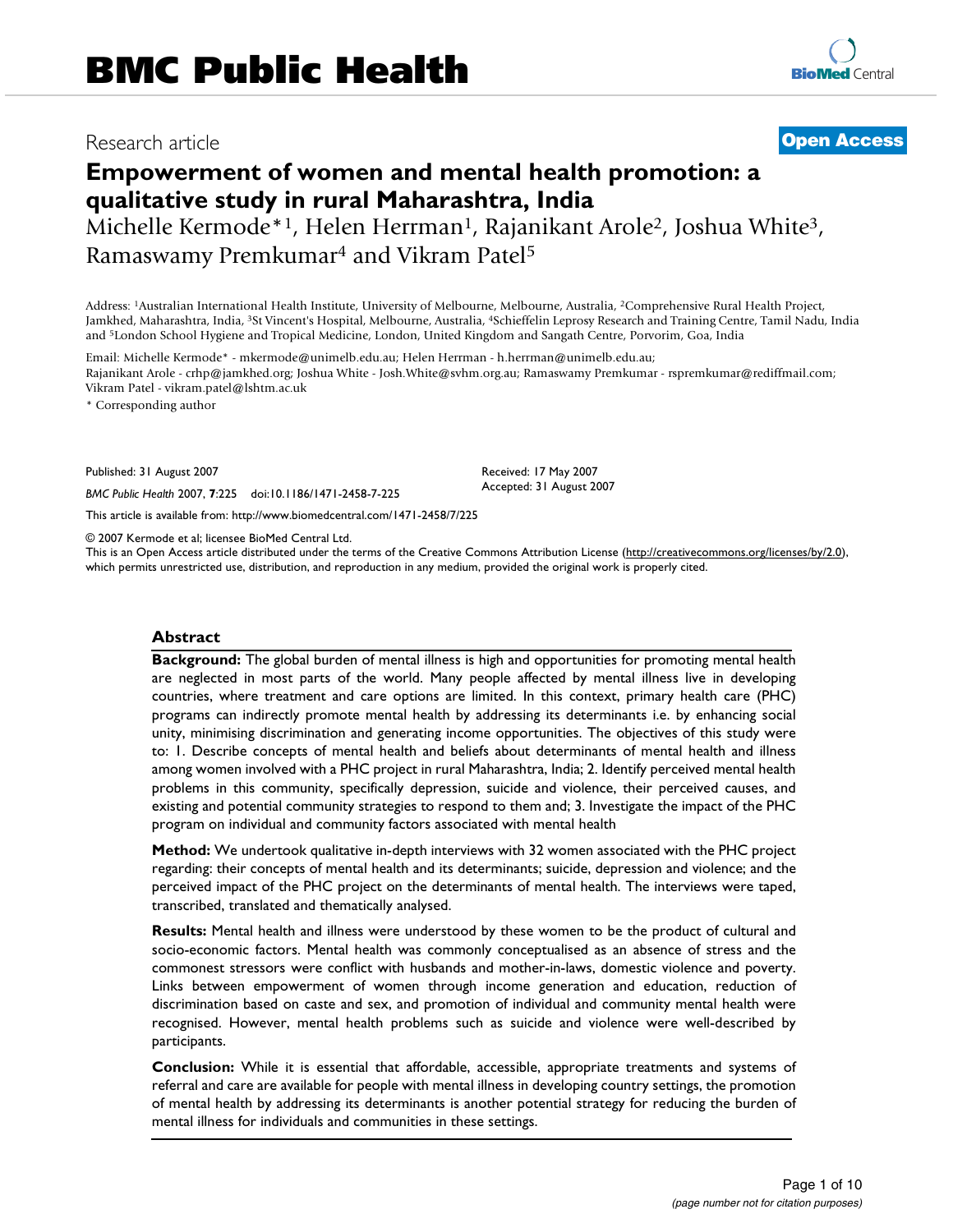# **Background**

Mental illness affects one in four people at some stage during their lives. It is estimated that 450 million people are experiencing mental illness at any one time, most of whom live in developing countries [1]. Mental illness is associated with high levels of health service utilization and associated costs, and in developing countries these costs are mostly paid for out-of-pocket. About one-quarter of patients using primary health care (PHC) services in developing countries have a mental illness [1]. Despite this substantial burden of disease and the availability of effective and affordable treatments, mental health care remains a neglected issue, especially in developing countries [1,2].

A range of factors influence the prevention, onset and course of mental illness including poverty, sex, age, disasters and conflicts, major physical diseases, and family and social environments [1,3]. Women are more susceptible than men to common mental disorders. Possible reasons for this include biological factors such as hormonal regulation; social factors such as the imposition of rigid traditional roles especially those that restrict women's personal liberty and agency and attribute lower social status to women; and exposure to domestic and sexual violence [1].

#### *Mental health and women in India*

Depressed women in India often present with somatic rather than emotional symptoms [4,5]. Consequently, when they attend busy primary care settings with somatic complaints, the diagnosis of depression is often overlooked [6] and families incur unnecessary costs for healthcare consultations, investigations and treatments, and psychosocial interventions are not initiated.

Depressed women in India attribute their condition to a range of factors including poverty, traditional expectations of women's role, lack of affection and conflict with their husbands, widowhood and divorce, and difficulties providing dowries for their daughters [5,7]. Post-natal depression in India affects 11–23% of women, and is linked to poverty, antenatal psychiatric morbidity, poor marital and family relationships, lack of support, marital violence and birth of a girl child [8-10].

Women subjected to violence have a higher risk of mental illness including depression, anxiety and psychosomatic symptoms [11]. Violence against women in India is a common social problem. A household survey of 500 women in rural Maharashtra reported 23% had been beaten in the last six months. The husbands of 12% of these women had explicitly threatened to pour kerosene on them and set them alight [12].

### *Mental health care in India*

The National Mental Health Program, launched in 1982 and reviewed in 1995, sought to integrate mental health care with PHC [13]. It has had mixed success in achieving this goal and 90% of the rural population remain without access to mental health services [4,13,14]. Most care for people with mental illness is provided by the family. Many people remain untreated, and those families who do seek treatment will often turn to non-allopathic providers including practitioners of traditional medicine, religious healers, faith healers and astrologers.

# *Mental health promotion*

Mental health is more than the absence of mental illness and is defined by the World Health Organisation (WHO) as *a state of well-being in which the individual realises his or her own abilities, can cope with the normal stresses of life, can work productively and fruitfully, and is able to make a contribution to his or her community* [15]. A mental health promotion framework that represents a public health approach to mental illness prevention identifies the following as key social and economic determinants of community and individual mental health [16]:

**1. Social inclusion**: social relationships, involvement in group activities, civic engagement

**2. Freedom from discrimination and violence**: valuing diversity, physical security, self-determination and control over one's life

**3. Access to economic resources**: work, education, housing and money

Promoting mental health by addressing these determinants is a strategy for preventing mental illness, just as promoting exercise and a healthy diet prevents heart disease and diabetes.

# *The Comprehensive Rural Health Project*

The Comprehensive Rural Health Project (CRHP) was founded in 1970 and is located in a rural, drought-prone area of western Maharashtra. The CRHP is based on the principles of community-based PHC (equity, integration and empowerment), serves a population of approximately 250,000, with a strong focus on women. Interventions include income generation; agricultural and environmental programs; education; PHC, hospital and referral services; and rehabilitation for disabilities. The CRHP adopts a community development approach engaging with local people through groups including Farmer's Clubs, Mahila Mandal or women's groups, and adolescent girls' groups. The Mahila Mandal groups bring women together for social, health and educational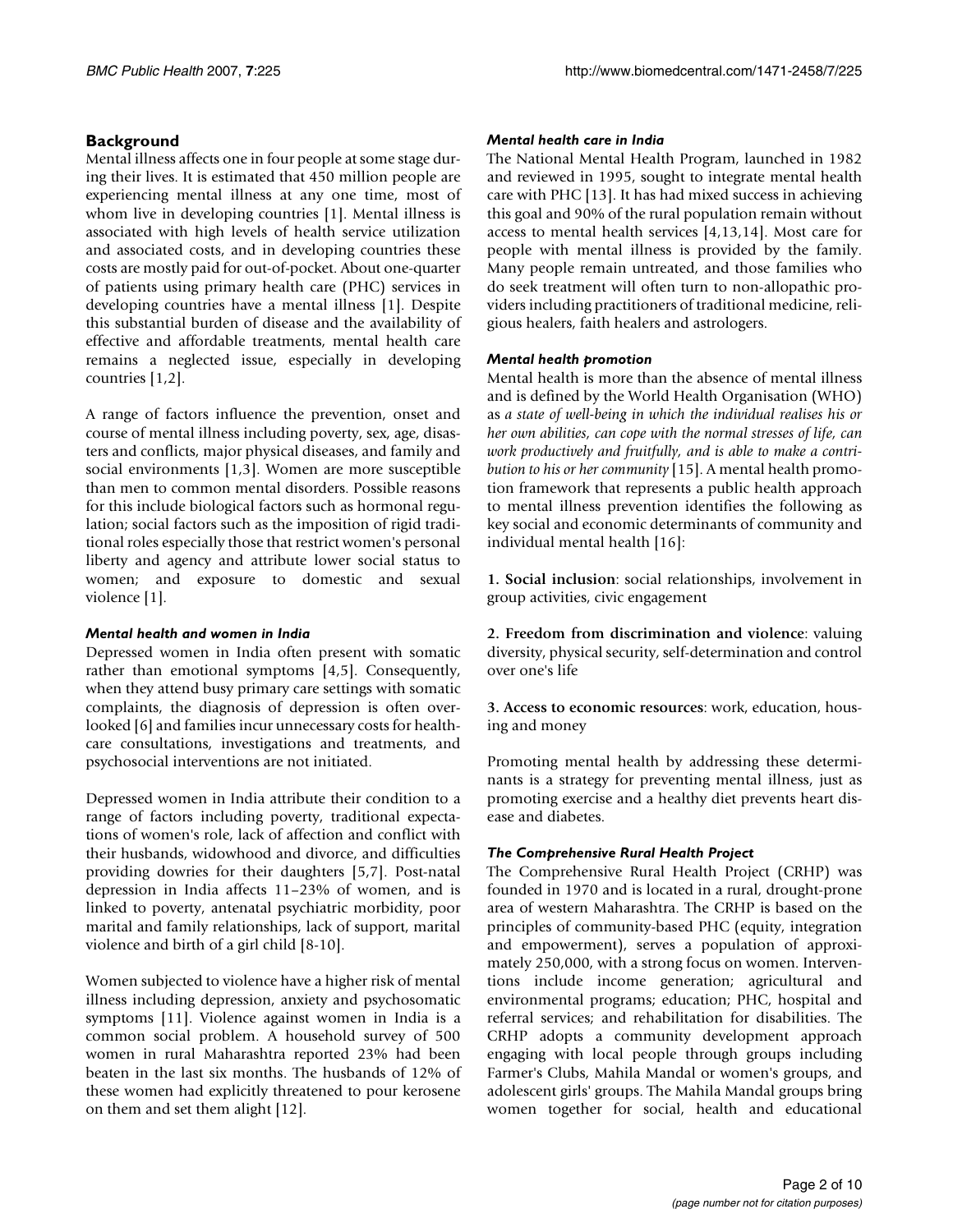reasons as well as income generation activities. Over three decades the CRHP has improved the health of the communities it serves [17,18]. Achievements include a substantial reduction in diseases such as leprosy, tuberculosis and malaria and a marked decline in infant mortality to less than 40/1000 live births (*cf* 110/1000 for the state). The position of women in the society has improved and caste barriers have diminished [17,18].

At the heart of the Program are the Village Health Workers (VHWs) who are trained volunteers. The VHWs are often from low-caste or low-status groups such as single mothers or widows. Empowerment of individuals and communities involves creating opportunities for those who are powerless so that they can gain the experience and confidence needed to influence decisions that affect their lives [19]. Central to the empowerment process is enhancing individual competence and self-esteem which, in turn, increases perceptions of personal control and this has a direct positive effect on health outcomes [20]. Even though the aim of the CRHP has primarily been to improve physical health through the process of empowerment, many of the programs and activities actively address the social and economic determinants of mental health [18]. The links between the CRHP's interventions and the mental health promotion framework discussed above provide the rationale for the study described in this report. The study objectives are to:

1. Describe concepts of mental health and beliefs about determinants of mental health and illness among women involved with the CRHP

2. Identify perceived mental health problems, specifically depression, suicide and violence, their perceived causes, and existing and potential community strategies to respond to them

3. Assess the impact of the CRHP on individual and community factors associated with mental health

# **Methods**

# *Study design and sampling*

This qualitative study utilised the method of in-depth semi-structured interviews conducted with 32 women associated with CRHP. We interviewed 16 VHWs and 16 village women as we anticipated differences in perceptions and understandings of mental health between the two groups. During the course of a VHW meeting and four Mahila Mandal meetings at villages located close to CRHP, the purpose, nature and ethical aspects of the study were explained by members of the research team and group members were invited to participate.

#### *Data collection*

A theme list was developed by the researchers to determine the direction and content of the interviews based on the study objectives and informed by the literature, and finalised with local staff to ensure that questions were appropriate for the context. The theme list was translated into Marathi and back-translated into English to ensure equivalence of the questions, and was piloted with women at CRHP. The appropriate Marathi words for concepts such as 'mental illness' and 'depression' were discussed extensively. This qualitative approach was considered appropriate for achieving the objectives of this exploratory study because the participants were unfamiliar with the concept of research, came from a culture with a strong oral tradition, and were mostly illiterate. The interview themes included concepts and determinants of mental health and illness; risk groups; examples of mental illness; depression; suicide; violence; interventions; and the impact of the CRHP. Five locally recruited interviewers included a nurse, two social workers and two VHWs. Their training covered ethical aspects of the study and the skills required for effective interviewing. The interviews were conducted in late 2004 in a private setting at CRHP. All were digitally recorded and lasted between 30 and 150 minutes.

# *Data analysis*

The interview transcripts were thematically analysed. This inductive approach involves systematically identifying themes and patterns within the data. The interview transcripts were coded largely according to the areas covered in the theme list. Following this, patterns that emerged within each theme were identified.

#### *Ethical issues*

This study was approved by the Human Research Ethics Committee at the University of Melbourne, Australia, and reviewed by senior staff at CRHP for cultural appropriateness. Informed consent was obtained from all participants, participation was entirely voluntary and confidentiality assured.

# **Results**

The average age of the participants was 44 years (range 25–64). Most had been involved with the CRHP for a long time, with the average length of involvement for the VHWs being 18 years (range 5–31) and for the women from the Mahila Mandal groups 13 years (range 2–29). The views and experiences of the VHWs and the village women were very similar, so the findings from the two groups were analysed together.

#### *Concepts and determinants of mental health and illness*

The participants described a mentally healthy woman as having no 'worries', 'tension' or 'pressures' in her life. She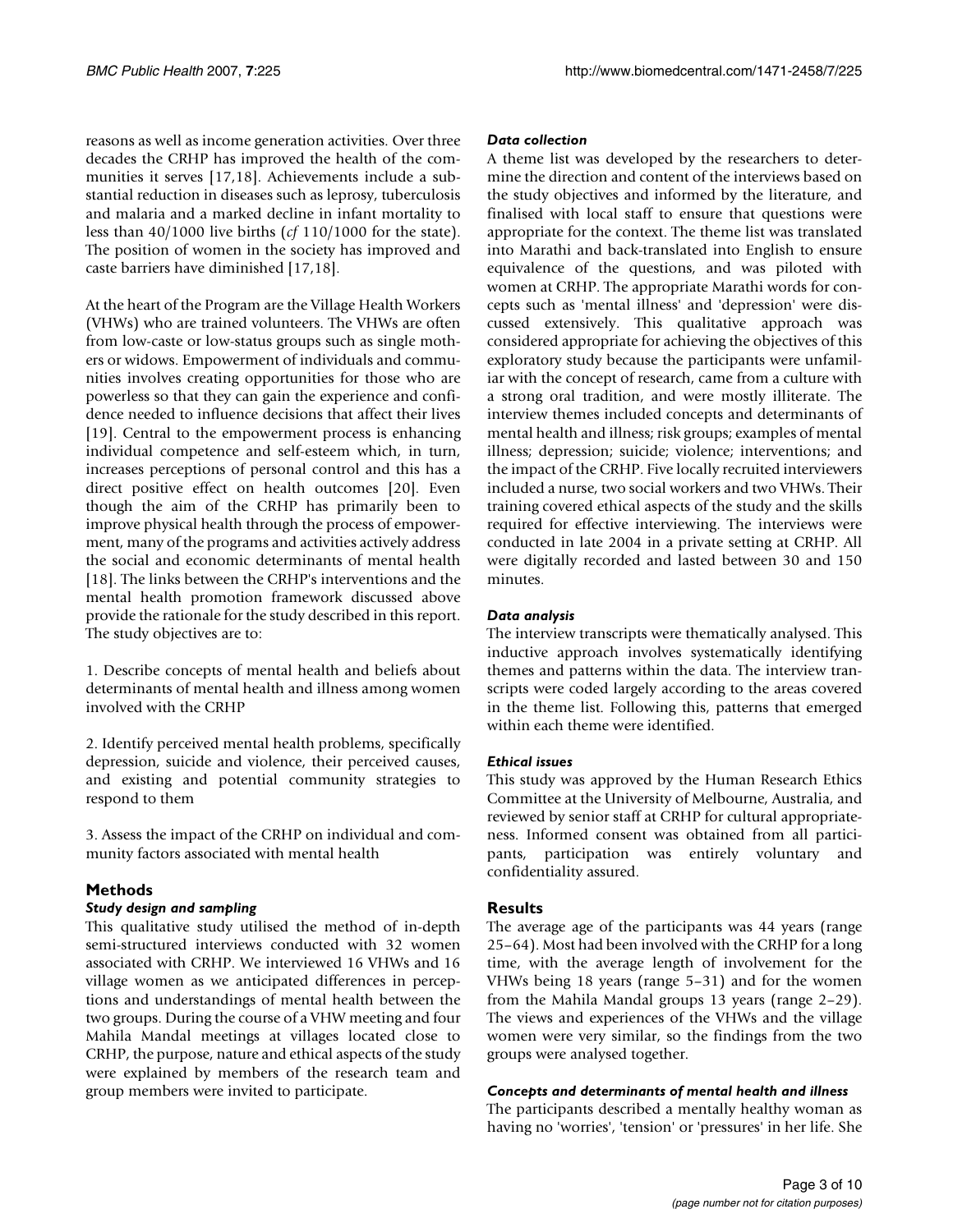looks physically healthy, has a smiling face and her mind is 'open' and 'free', and she is 'bold' and 'confident'. Almost every participant mentioned that a mentally healthy woman has a harmonious home life, which is largely determined by the quality of her relationships with her husband and in-laws, especially her mother-in-law. Most of the women expressed this as an absence of negative relationships. Only a few mentioned the presence of positive relationships as important for women's mental health. Another important characteristic of a mentally healthy woman was financial security usually expressed as having enough money for food and clothing, and having a secure place to live. Some women commented that financial independence from their husbands was also important for women's mental health, i.e. women having their own source of income.

A mentally healthy woman was also characterised as having the freedom to move around and make her own decisions without having to defer to her husband. Some participants mentioned children as a positive influence on women's mental health: not only having children (especially sons), but also the children being educated, employed, healthy and well-behaved. Additionally, a few participants mentioned enough rain and good crops as important factors. The following quotes typify the responses.

*She is very open-minded and she is quite bold with men and women as well. The conversation is confident. She seems to be free of any pressures or tensions. She always partakes in the village activities. She is willing to mediate when there is some quarrel. She is always very sympathetic and above all she is bold. She is capable of thinking. She is prepared for her own enhancement because of good health. She helps her husband in the house, listens to him and makes him listen to her. She is capable of making her own decisions about buying things for the children, opening bank accounts. She is respected in the household and also by the village members. Therefore she has got good mental health. She has no ill will towards anybody and she is always willing to help anybody. She has enough food and clothing. She has the capacity to think and manage the house. She has the ability to get on well with the family members... She is confident that she is no less than the menfolk. [VHW 03]*

*Such a woman does not have any worries. She feels free. She is carefree. Her mind is open. She is always happy as she has everything that she wants and she requires. She is quite contented financially and mentally. Her family life is happy. She is treated with love and concern by her husband and the mother-in-law... Her husband is not addicted. She is not ill-treated by her in-laws. Such things keep her in good health... She is financially independent. She has the power without anybody's restriction to make her own*

*decisions regarding herself and her family at different occasions... If she is educated and employed she makes her own decisions. [VHW 05]*

Mental illness was commonly conceptualised as mental tension or pressure and the determinants of mental illness for women were predominantly relational and economic, and generally the inverse of those associated with mental health. Essentially, if a woman has a husband and mother-in-law who do not treat her well, and her husband squanders their money on alcohol and gambling, then there will be conflict in the home and not enough money for food and clothing. The participants were of the view that due to these factors the woman would suffer from worries, pressure and tension, that is mental illness.

*A cart has two wheels and they should move together. If one wheel pulls and the other drags then there is no mental health. Then to release the tension he finds the easy way of drinking and she will be nervous and depressed. Then how will she have good mental health? If he keeps relations with other women then how will she have good mental health? You see, if everything is normal then there is mental health. If husband and wife fight and quarrel then there is no mental health. [VHW 05]*

Other determinants of mental illness for women included: having daughters and no sons, having too many children, being infertile, lacking the freedom to move around, no independent source of income, violence, poor crops and drought.

*If a woman has five daughters and her husband is a drinker, she is greatly worried about the future of her daughters. She has many problems. For example, how to marry off these five daughters? How to arrange the dowry money? The daughters also get depressed. They too think and get worried about their future as their father's a drunkard. They lose interest in life. [VHW 05]*

Participants were asked if they knew of anyone in their village with a mental health problem, and many recounted anecdotes of people behaving in ways that suggested mental illness including serious mental illness such as psychosis. In particular, they were asked about depression, suicide and violence, and each of these is discussed below.

#### *Perceptions of mental illness in the community Depression*

The participants were read a short story about a woman named Meena who was experiencing a constellation of symptoms that could well be depression.

*Meena is 22 years old and was fine until six months ago when she began to feel tired all the time. She said that she*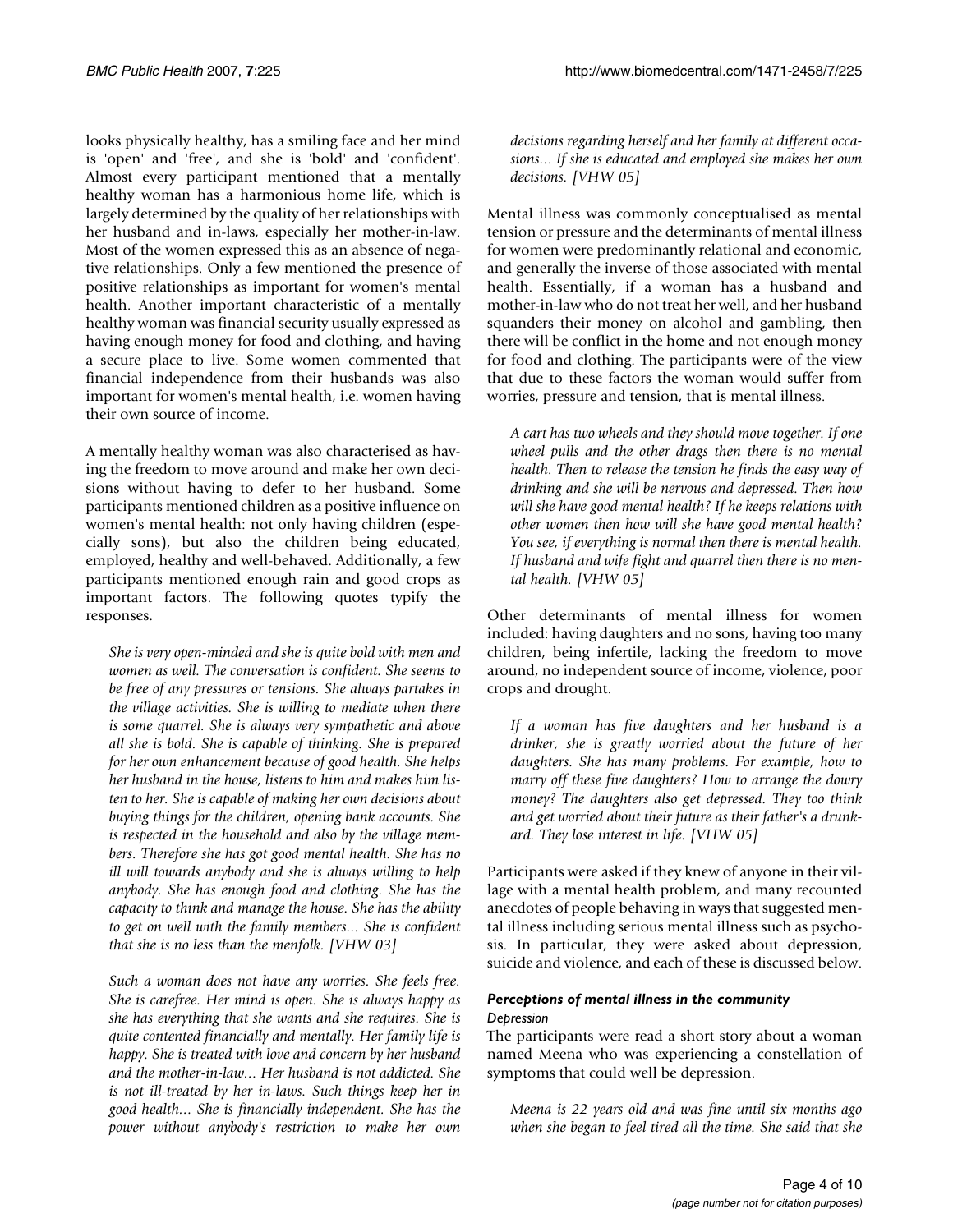*was sad and had lost interest in life. Even her children and family didn't make her feel happy. She could not sleep, and she lost the taste for food, which she used to love. She even lost interest in cooking because she could not concentrate. Once she felt like ending her life.*

When asked what sort of problem Meena has, most participants recognised depression as a possibility and projected onto the story a range of reasons for her depression that were congruent with their understanding of the determinants of mental health and illness described above. When asked if they knew of similar cases, some of the participants readily described women from their own villages who had experienced what may well have been an episode of depression.

*Participant: (P): Take the example of my close relative, a girl whose husband died and so she was brought to my home. Everybody was after getting her remarried. After the remarriage she became mentally derailed. In due course she became pregnant and things got worse. She used to behave strangely. She had no sense of personal hygiene.*

*Interviewer (I): What do you think was the cause of all this?*

*P: It seems that she was remarried against her will. After the delivery of the child, she did not care for it at all. In fact, she was positively cruel to him. Then the doctors came and saw her and she was advised to take some tablets for a period of three months. Very gradually she improved and started behaving slightly better. After sometime she was almost totally cured. She started caring for the baby. [VHW 04]*

#### *Suicide*

Every participant knew of at least one person who had either attempted or completed suicide. The methods of suicide involved self-immolation, hanging, poisoning and jumping in the well. Two-thirds of the stories involved a woman. Some of people were well known to the participant, and in a few cases participants described their own suicide attempts.

*My own daughter committed suicide. I was a widow at an early age. I raised the little daughter and she was studying in the sixth class. There was pressure on us to get her married off at a tender age and I could not resist the pressure. So she was married off, at the age of about eleven. Initially they looked after her well and at an early age she became pregnant. As this happened her other sister-in-law became jealous because she had no child... The sister-in-law illtreated her, snatched the baby boy from her and asked her to get out. My girl became desperate and hanged herself. [MM 10]*

*P: One day my husband drank a lot and the whole night he did not allow me to sleep. Whenever I tried to sleep, he took away the bedding from me and was saying bad words. That day I went to another farm to work and I was very tired but my husband did not allow me to sleep. Then I just pretended that I was sleeping. I put all my children to sleep. My husband was also sleeping. I was very angry, so I took a rope and tried to hang myself... I just went inside the house, closed the doors and I was about to hang myself. But somehow my husband came to know so he called some other people. They were all trying to break open the house. Some were trying to break the doors whereas some were trying to take off the roof. There was a lot of confusion and noise. In that noise my children also got up from sleep. By that time, by the grace of God, I was also calmed down. I did not feel like committing suicide. Then the people told me to think about the children. They advised me if I do that then who will look after the children. Then I gave up that idea.*

*I: Why did you attempt to commit suicide?*

*P: My husband drinks a lot and after drinking he troubles me, beats me like anything. One day he broke my finger due to this I've got a lot of pain. This was the reason I attempted to commit suicide. [MM 02]*

The participants were asked what, in their opinion, were the reasons for the identified cases of suicide, and the reasons for suicide more generally. The commonest reason given for actual suicides was family conflict between husbands and wives or between parents and children. Others included financial problems, alcoholism, AIDS, exam failure, jealousy, drought, and for women specifically, infertility and the birth of daughters or failure to give birth to a son. The most common reasons given for suicide more generally was conflict in the family, especially between the woman and her husband or between the mother-in-law and daughter-in-law. In these cases the woman chooses suicide as a form of escape.

*If the mother-in-law tortures her daughter-in-law... And if you are from a Maratha family, you can't just go back to your parent's home... Then the anger becomes uncontrollable, it becomes too much, and when it is too much it becomes unbearable to the brain. That anger meets the brain like a fever. One who is calm can think a little longer. The person who is not so calm loses control of her mind. [MM 05]*

Other reasons for suicide included anger/impulsivity, money problems, dowry demands, and pregnancy out of wedlock.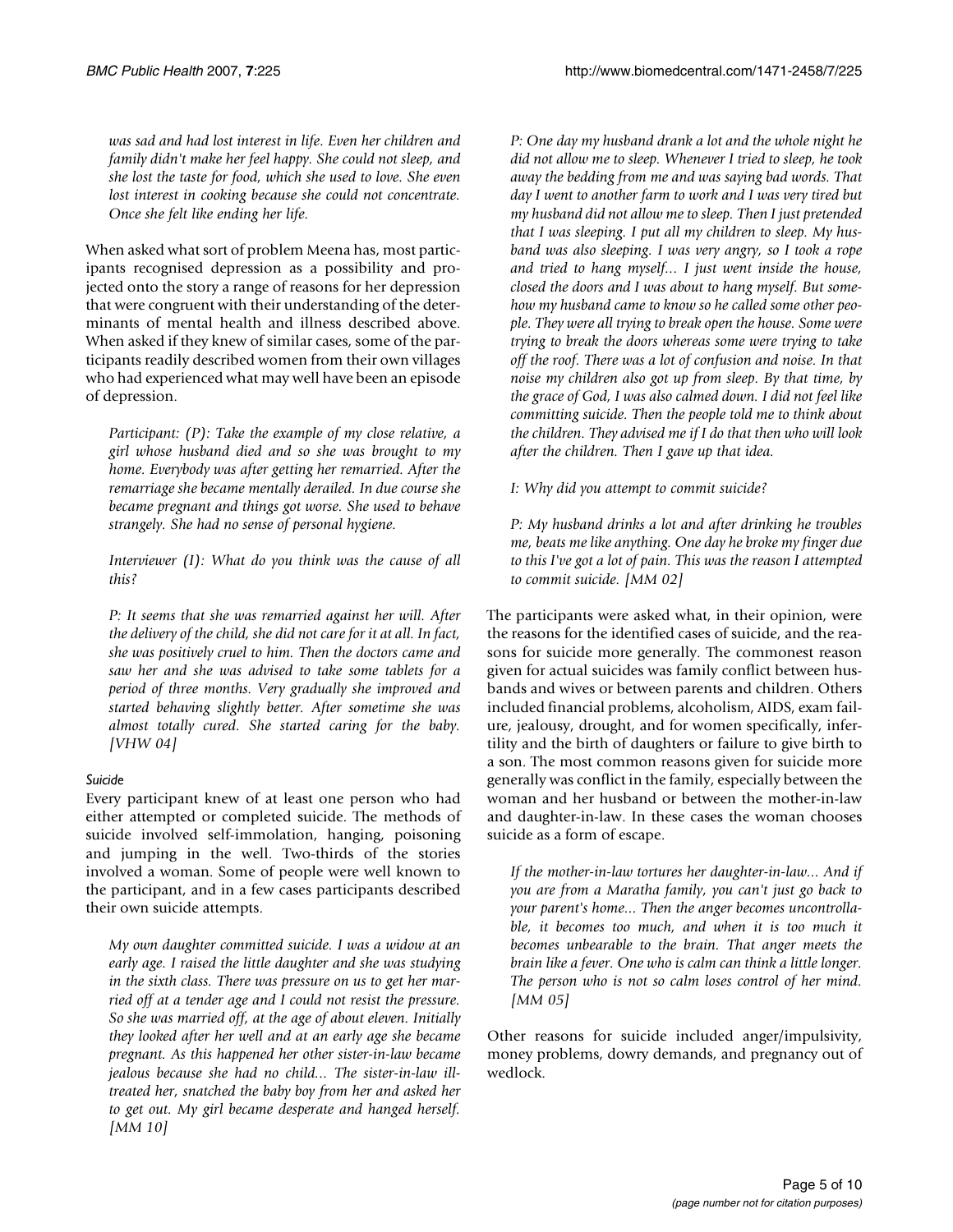#### *Violence*

Anecdotes describing violence, including domestic, physical and sexual violence, were relatively commonplace. The violence usually involved a man being violent to a woman, most often a husband to a wife. There were also descriptions of wives being violent to husbands, mothersin-law being violent to daughters-in-law, fathers being violent to children, and (adult) children being violent to elderly parents.

*P: Some young girls have had rape attempted on them. Some girls try to save themselves by shouting and gaining the attention of other people for help. Other helpless girls put up with it for fear of getting a bad name in the society. (They) just keep quiet about it.*

*I: What happens to the person who attempts this sort of violence?*

*P: Invariably nothing happens. He goes scot-free*

*I: How does the violence affect the subject?*

*P: She gets mentally disturbed. She becomes depressed. She doesn't want to share the information with anybody for fear of being discredited. [MM 09]*

The participants linked much of the violence to alcohol use by the perpetrator. Other factors were identified as triggers for violence including infertility, birth of daughters, inability to meet dowry demands, arguments over money and jealousy.

*One day [a man in the village] took an axe and started running after his wife. He was blaming her for giving him a girl child. He did not listen that a girl child is like a boy child. He said that he'll push the girl in the well because if he is childless he can remarry. I told his wife to come and stay with me for some time and asked another woman to take care of the daughter. I brought his wife to my house and reassured her. I stood at my door and told her husband, don't dare to enter my house. If he tried, I'd catch hold of his collar and push him out. I'd tell him that he has no right to come in. He was under the influence of alcohol. I warned him not to enter my house after consuming alcohol. If he came, I'd give him a thrashing. I took the help of two women, in case he came, we could attend to him. But he did not turn up. [VHW 01]*

Some women recounted stories of their own husbands being violent, and a few alleged that their husbands had attempted or threatened to murder them. The link between being a victim of violence and having poor mental health was well-recognised by many of the participants.

*When a person is done injustice [meaning violence] then the victim person loses his mental balance. He takes a lot of tension and sometimes behaves like a mad person. And if she is a woman then she doesn't bathe, doesn't comb her hair, and is not taking care of anything in the family. She always thinks about whatever happens to her then she takes a lot of tension. [MM 02]*

Widowed women were identified as a risk group for violence, especially sexual violence. Mistreatment of the elderly was noted by some participants, as was the vulnerability of adolescent girls.

Alcohol abuse was mentioned frequently as contributing to mental illness, especially the effect of a man's alcoholism on his wife's and children's mental state. No-one referred to alcohol abuse as a mental health issue, or to the fact that mental illness may contribute to alcohol abuse. The impact of alcohol abuse on the mental health of individuals and families is encapsulated in the following quote:

*We have, of course, a relative whose husband is a drunkard. He makes her life difficult. For alcohol he sold all his belongings. One day he beat her severely. She was so fed up that she attempted suicide by hanging. We rescued her and took her to the hospital in town. She improved and went back to the house but her condition is the same, her husband is the same and there is no reprieve. [MM 10]*

#### *Impact of the CRHP on the determinants of mental health* All participants shared the view that the interventions of the CRHP had influenced the lives of individuals and communities in ways that were highly valued. Many of the women gave heartfelt personal testimonies regarding the impact of the Project on their own lives, especially the

women who had taken on the role of VHWs.

*Since I have joined CRHP, I am educating my children. Previously I was doing a labourer's job. Now my two sons are at Pune. They have purchased a small plot and have built a bungalow and are owners of two cars... They are now running a grocery shop and STD booth. Thus I have progressed a lot since I came into contact with you here. My husband, though uneducated, cooperates with me. He has no objections even though all this is my enterprise... Now my husband listens to me and I am satisfied. [MM 04]*

There were multiple and consistent examples of the Project's positive impact on the determinants of mental health and well-being, especially in relation to addressing stigma and discrimination, and fostering economic participation. However, despite the transformative influence of CRHP on the lives of the people it serves, a considerable burden of mental illness was nevertheless communicated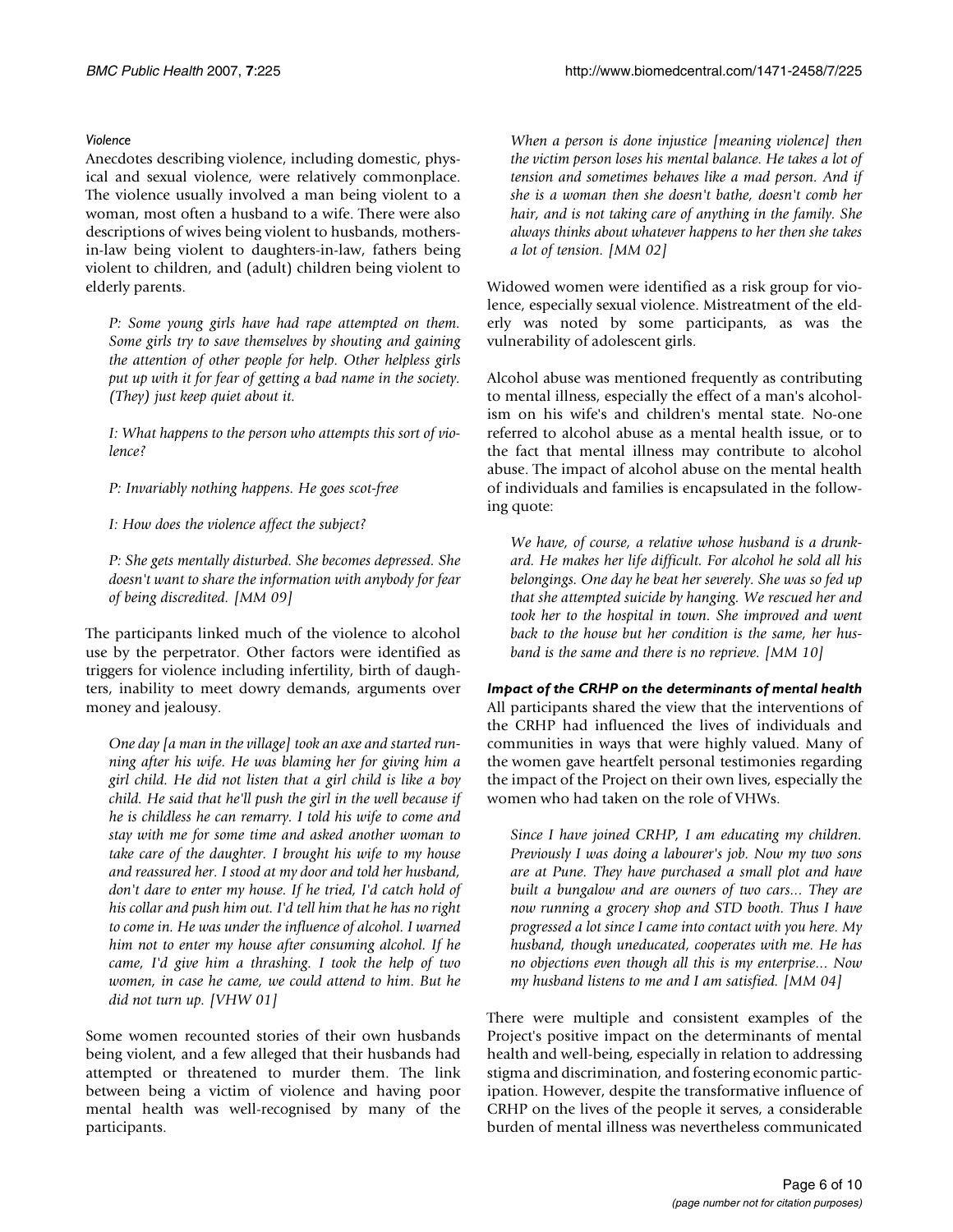in the course of the interviews, as is evident from the descriptions above.

#### *Social inclusion*

Participants described the ways in which the CRHP promotes social relationships, involvement in groups, and civic engagement. The success of the Mahila Mandal and adolescent girls groups were commonly acknowledged, and the extent to which civic engagement has been encouraged by fostering community responsibility for and ownership of programs was evident. The importance of reaching out to help poorer members of the community was also recognised.

#### *Freedom from discrimination and violence*

The promotion of social tolerance was frequently described, and its success in reducing discrimination based on sex, caste, disability and illness was highlighted by all participants. The breakdown of caste barriers was most commonly attributed to two strategies. Firstly, the CRHP sited communal wells close to the homes of 'untouchable' and low-caste members of the village, so that higher caste families were forced to draw water from wells that had been 'polluted' by untouchable and lowcaste contact. Previously, wells had been preferentially sited next to houses belonging to high-caste members of the village, and untouchable and low-caste families could only get access to water when others would draw it for them because they were not allowed to approach the well themselves. The second strategy involved the provision of supplemental feeding for all infants and children together during times of drought.

*When in the beginning we came together, we had caste discrimination among us, but it is no more there. We say that though we are different, our soul is the same. We all are children of the same god so there should not be any difference among us. Our food habits, our way of dressing in clothes or colours may be different, but we are the same. So this is how we came to a common understanding. This happened due to education, which we got through this project. [MM 01]*

Anecdotes describing greater self-determination for women in the community as a direct consequence of CRHP's interventions were frequently described.

*We bring the girls to attend the meetings at Jamkhed. There they hear, see and learn many useful things. Now the girls have become clever and bold due to the knowledge and the information they received at Jamkhed... They learn tailoring, embroidering, and earn money. They also do some small business such as selling vegetables in the market and become economically independent even when they are at their parent's house. Then in future after marriage they* *carry the same work and will not depend on their husbands. [VHW 11]*

*P: My children also have the information. My son knows cooking. I want to say that I haven't made any difference between my son and daughter while rearing them up. My relatives also know. They have taken pictures of my son while he was cooking. My husband also helps out in my work. There's a lot of change.*

*I: How do you look after your son and daughter?*

*P: Equally. I usually give less work to my daughter. I tell my son sweetly, 'Dear you do this work, your sister is busy studying'. My son is in eleventh class and my daughter is in ninth class. If I had not had all this CRHP training, I wouldn't have educated my children up to this higher level. I might have stopped their education at fourth class only. I persuade the girls in the community to educate themselves. On 15th August (Independence Day) and 26th January (Republic Day) I give a speech in our school that educating girls will benefit them. [VHW 01]*

Some participants described reduced levels of discrimination due to illnesses such as leprosy as a consequence of participation in CRHP activities. Safety from the threat of physical violence was mentioned by a few participants, but not nearly as commonly as the promotion of social tolerance and self-determination for women.

#### *Access to economic resources*

Most participants reflected that women's mental health was enhanced by interventions that promote their capacity to earn income independent from their husbands. They mentioned a range of strategies for achieving this, including promoting literacy and numeracy, the formation of self-help (micro-credit) groups, training women in marketable skills, and providing seed funding/loans for businesses.

*We now have women who go to the bank to deposit earnings there, and if the bank manager tries to pressurize them, then they give fitting replies. Previously they were not allowed to move out of the house but now they can manage such affairs. They are now properly trained. [MM 04]*

*I can see a lot of changes that have taken place in my life. Previously we were not given money at all but now I am handling the money matters. I go to Jamkhed to sell vegetables and the money I get, I keep with me. I even do all the shopping and marketing for the family. The other day I sold some eggs for Rs.150 and when I told my husband about this, he told me to keep the money with me. This is a major change I can see in my life. I am able to handle the money... Before I was not allowed to go anywhere but now I have*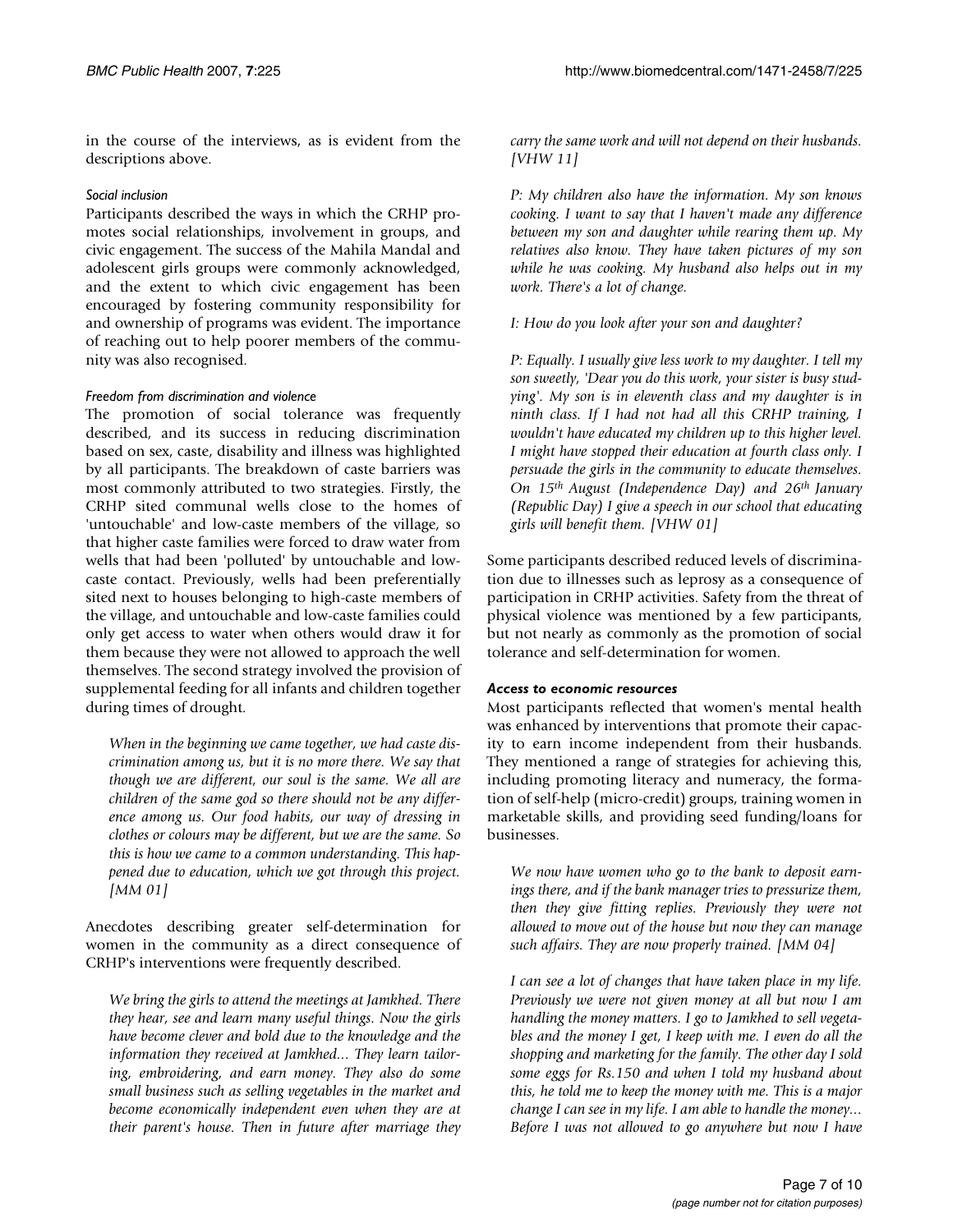*freedom and I also use that freedom in a responsible manner. Whatever money I get, I use that money properly... I also understand that if we have money in our hand then people talk to us or give respect to us – otherwise there is no respect for us. So there is a lot of difference that I can see in my life. [VHW 05]*

# **Discussion**

The key findings of this qualitative study among women from rural Maharashtra participating in a well-established PHC project are summarised as follows: The women viewed the determinants of mental health and illness as predominantly cultural and socio-economic; mental health was commonly conceptualised as an absence of stress and the most commonly identified stressors were conflict with husbands and mother-in-laws, domestic violence and poverty; women's mental health and women's empowerment were inextricably linked for these participants; and the CRHP's activities were perceived to be effectively addressing the determinants of mental health, but a range of mental health problems were also highlighted.

India is characterised by a range of diverse cultural and philosophical systems, mixed in recent years with Western modes of thinking, making it difficult to identify a uniform Indian paradigm of mind and mental health [21]. Furthermore, acceptance of allopathic forms of treatment does not necessarily equate with acceptance of the biomedical perspectives that underpin such treatments, and many explanations for mental illness can be found [22]. Depressive illness is understood by some using a Western bio-medical framework, and by others using more traditional concepts such as Aryuveda that attribute illness, including mental illness, to an imbalance of humours and/or heat and cold. Supernatural, astrological and religious explanations are also common including karma, evil-eye and spirit possession [13,23,24].

The women in our study had a concept of mental health and depressive illness that is characterised by the presence or absence of 'pressure', 'worries' or 'tension', which roughly equates to the Western concept of stress. They understood mental health and depressive illness to be the product of relational and economic factors that contribute directly to the presence or absence of stress in women's lives, and consequently their mental health and wellbeing. Although our findings are similar to those of other authors who investigated explanatory models for depressive illness among Indian women [4,5,10], it is interesting that no participant in this study mentioned religious, super-natural, karmic or astrological factors. The absence of these explanatory models may have been due to participants' unwillingness to disclose them as the CRHP's health education program discourages such beliefs. On the other hand, no participant suggested that an

imbalance of humours, heat and cold, or chemicals within the brain or body are the cause of mental illness, even though explanatory models such as these are compatible with traditional and allopathic systems of healing supported by the Project.

The women in this study attributed the development of mental illness exclusively to strained relationships and deprivation. Follow-up research is indicated to explore how they might explain the advent of mental illness in a woman who is living in comfort and has a good relationship with her husband and in-laws. Additionally, it is not clear that their explanations for more serious mental illnesses such as schizophrenia would be the same as those outlined above. Supernatural explanations may be more relevant in such cases.

The relational and economic factors identified as determinants of mental health for women were primarily external to the women themselves, and often beyond their control. Essentially, if a woman is lucky enough to be married to a man who does not drink or gamble, remains faithful and earns some money, and the mother-in-law does not harass her, and she has sons, then she will have good mental health. As Indian village women are usually unable to earn their own money, cannot influence the sex of their child, and are rarely able to choose their husbands and mothers-in-law, the perceived determinants of their mental health and well-being are located largely outside their control. A constellation of reasons including socio-cultural expectations, their own sense of duty and obligation, and financial dependence on others make it difficult for women in conflicted family situations to escape. For many this has a negative impact on their mental health.

The women identified a range of ways in which the CRHP assisted them to gain a measure of control over their own lives. They frequently acknowledged that the opportunity to independently earn money resulted in a range of positive changes at both the individual and family levels. In turn, this was seen to have a direct and desirable impact on mental health. Increased freedom of movement and greater participation in decision-making were linked to economic participation, and these were also seen as important for women's sense of competence and control, and consequently for their mental health.

Descriptions of suicide were commonplace in this study and a range of reasons for suicide were provided including family conflict, financial difficulties, alcoholism, violence and failure to produce a son. The pattern of suicide in developing countries such as India is different from that observed in developed countries. For example, the male to female ratio for successful suicide in developed countries averages 3:1 whereas in India it is 1.4:1 [25]. The most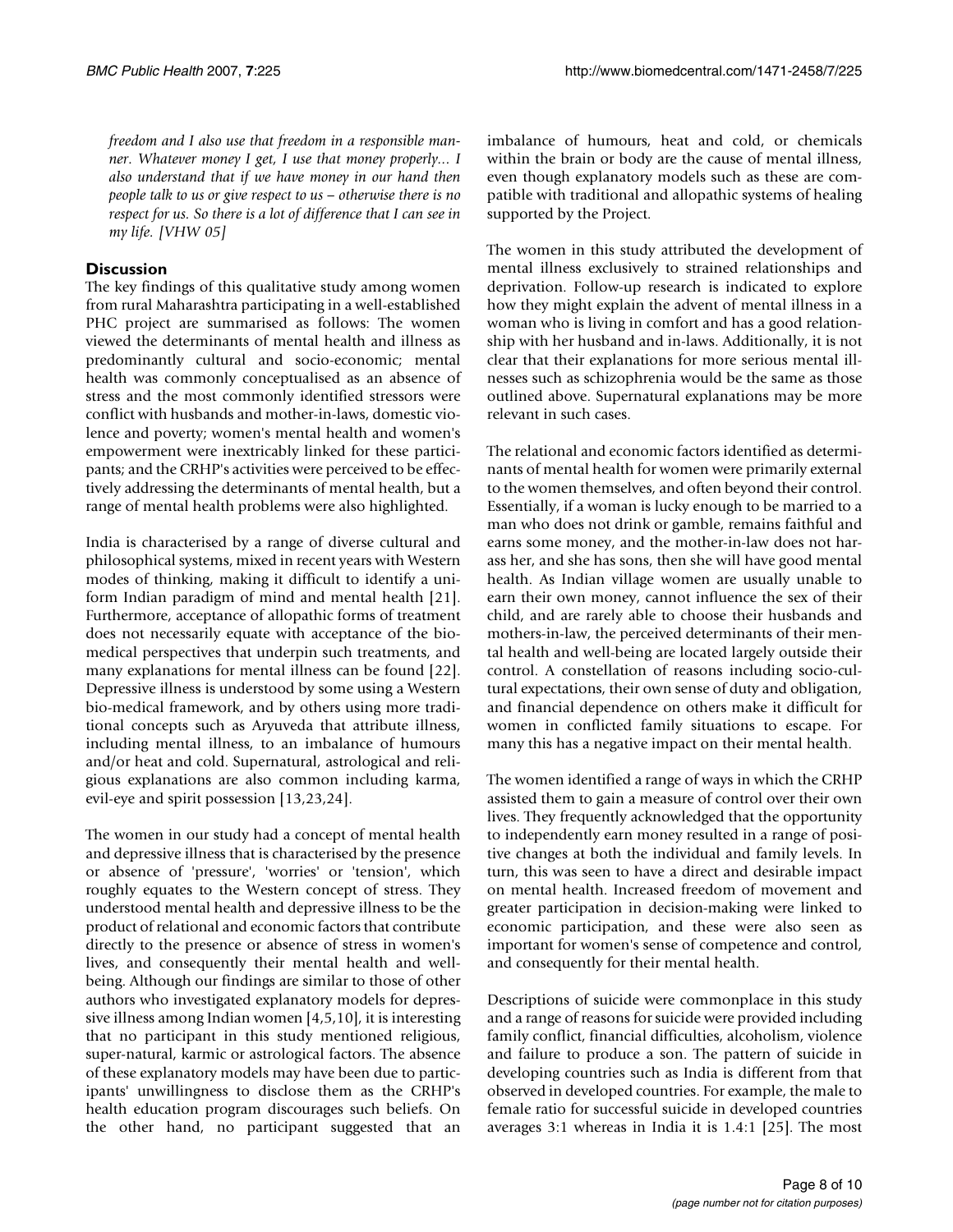common means of suicide in India are pesticide poisoning, hanging, self-immolation and drowning, and this was reflected in the findings of this study. The descriptions of attempted and completed suicide in most of the interviews highlight the seriousness of this problem in rural Indian communities, which is well-recognised elsewhere in the country [26,27]. There is a significant problem of young married women committing suicide, often in relation to dowry demands and conflict with the husband and parents-in-law [28,29]. In south India suicides accounted for 8–12% of total deaths, and women aged 15–24 years were more likely to commit suicide than males of the same age (164/100,000 *vs* 96/100,000) [26].

A strategy for effectively integrating mental health into PHC includes promoting mental health by addressing the key determinants of social inclusion, freedom from discrimination and violence, and economic participation. From the perspective of the study participants, CRHP interventions are successfully addressing the determinants of mental health and have positively changed the lives of many people, especially women. However, suicide, violence, alcohol abuse and other mental health problems remain major concerns for women, their families and communities. Extending the reach of the Project so that it more actively addresses the inter-linked problems of violence and alcohol abuse would likely benefit both men and women.

When interpreting these findings a number of limitations should be kept in mind, some of which are inherent to research conducted in a resource-poor setting. A number of biases are possible as the sample was self-selecting: women whose lives had been affected in some way by a mental health problem or women who felt particularly indebted to the CRHP may have been more likely to participate. The possibility of social acceptability bias influencing some responses also needs to be considered as the interviewers were not independent of the Project. The sample size is not large, but a larger sample size is unlikely to affect the findings as data saturation was rapidly reached.

It is difficult to assess to what extent the perceived changes in attitudes and behaviours reported by these women are attributable to the influence of the CRHP and how much is due to wider social changes in India itself. However, the reported benefits of CRHP on the well-being of women specifically and the community generally [17] suggest that the women connected to this Project may be in a unique situation. Views of women from other areas of rural Maharashtra could well be different. The findings reported here reflect participants' perceptions, which may or may not accord with reality. Further systematic investigation is needed to quantify the prevalence of and risk factors for mental illness, suicide and violence in the Jamkhed community.

# **Conclusion**

The findings of this study invite the possibility that mental health and empowerment are closely aligned concepts, and that their realisation potentially has shared and mutually reinforcing pathways (Figure 1). Therefore, development interventions to strengthen communities may also promote mental health and well-being. More formal assessment of the relationship between these two concepts is warranted.

Even though effective mental health promotion is a useful strategy for minimising the impact of mental illness, it remains essential that affordable, accessible, appropriate treatments are available and that reliable systems of referral are established for people with serious mental illness that cannot be managed at the PHC level. Increasing community awareness in relation to detection of and response to mental illness by providing relevant training at the PHC level (e.g. to the VHWs at CRHP) is a feasible and potentially beneficial intervention. Finally, improvements in mental health for people in developing country settings requires health systems strengthening as well as attention to other development issues such as gender and power relationships, access to economic resources and human rights.



#### Figure 1

A model for the relationship between social and economic interventions for women, empowerment and health.